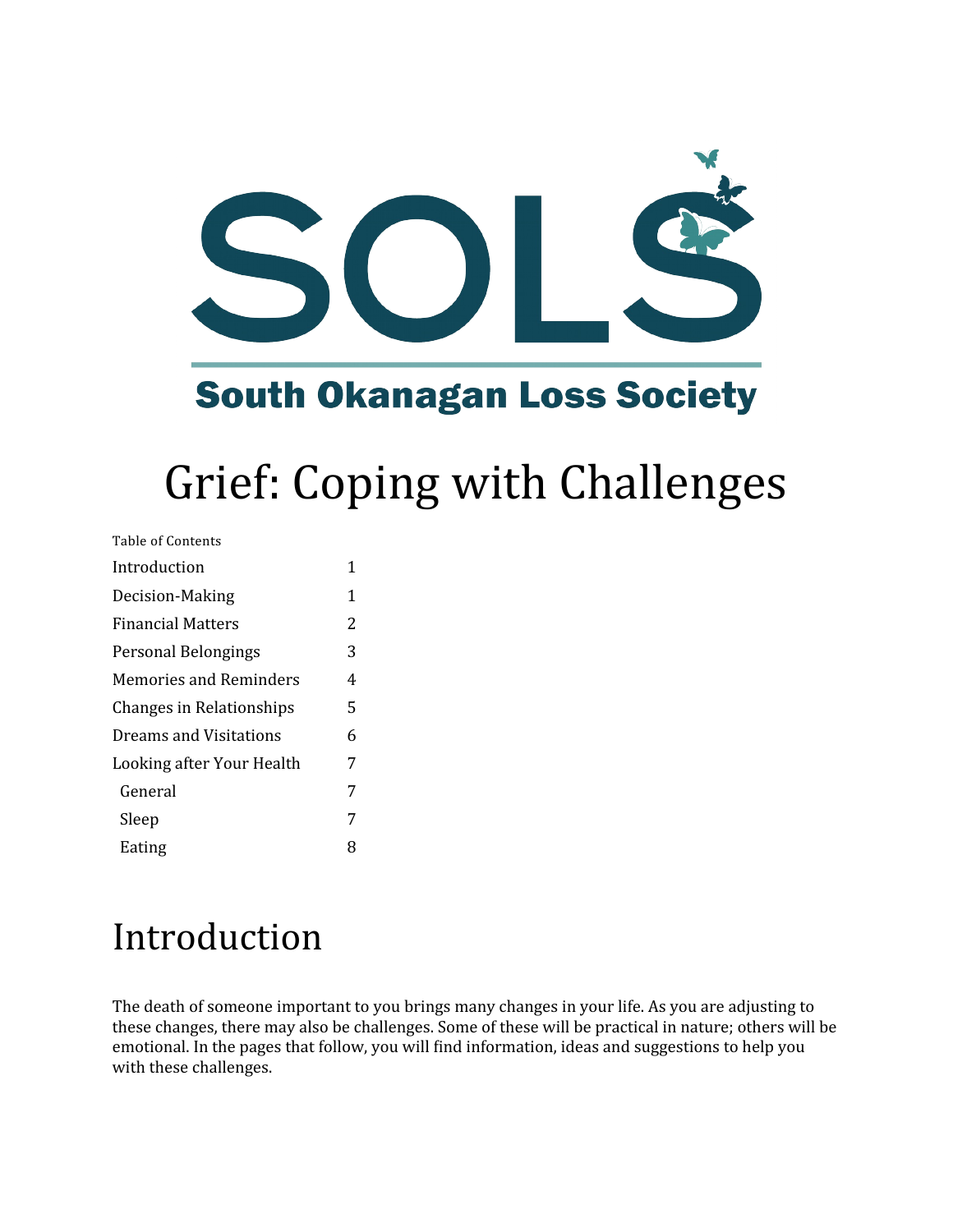### Decision-Making

It can be difficult to make decisions – even small ones – when you are grieving. This may be especially true when it is your partner who has died and you do not have the usual person there to discuss plans, consider options and share decisions. Your memory, concentration and thinking may be affected by grief, leaving you feeling less sure of yourself than usual.

#### What May Help:

If possible, delay major decisions until you feel comfortable and confident about making them. If you can't wait to make a decision, the following guidelines may help you:

- Talk about the decision with a person you trust. This might be a professional, family member or friend.
- Explain the problem and your goal as clearly as possible.
- Make a list of as many solutions as you can think of. Note the pros and cons and all the steps needed for each solution.
- Review all the information and look for anything you may have missed.
- Choose the best option from your list.
- Follow through step by step.

### Financial Affairs

Settling an estate is difficult for most grieving people. You may feel worried that you don't have the knowledge you need to deal with these financial and legal matters. You may need or want help as you pay bills, make decisions about money or real estate, or plan for your future.

#### What May Help:

The following guidelines may help you to make good decisions and avoid later regrets:

- Take your time and be cautious when making decisions.
- Ask a reputable lawyer, accountant or financial advisor for help.
- Ask your bank or credit union for help.
- Ask trusted friends for recommendations; but use your own good judgment as well.
- If you can't get a recommendation for a particular professional, ask for references and professional affiliations.
- Before making any final decisions, review your plans with a trusted professional.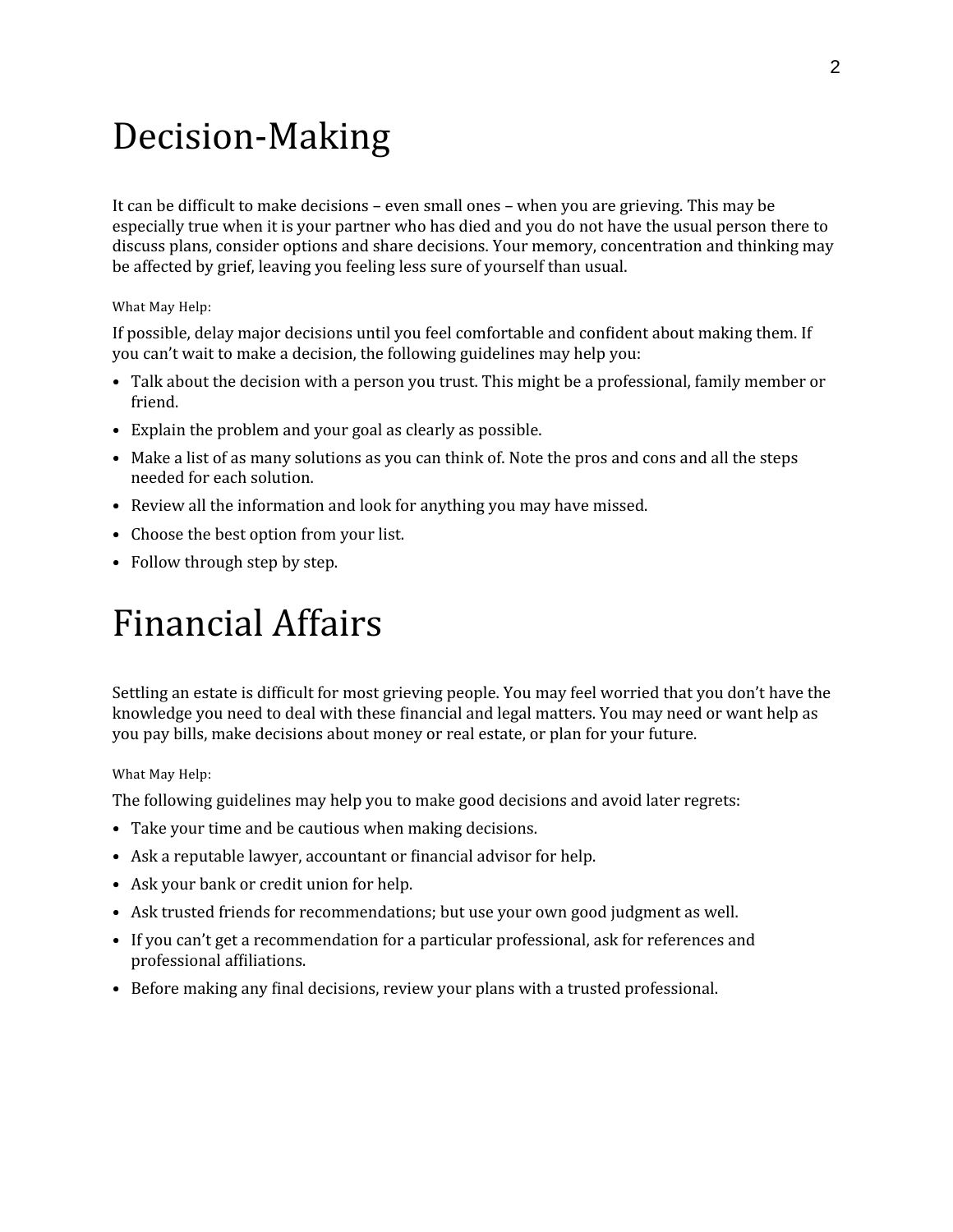# Personal Belongings

You may experience powerful memories and emotions while going through the personal belongings of someone who has died, making the task seem overwhelming. You may not have the energy or you may feel unable to decide what to do with them. You may feel comforted by some of these items and find the idea of "getting rid of" them to be very painful.

Sometimes, other family members will have different thoughts about this task than you do. It's important to talk about these differences openly, keeping in mind that compromise might be necessary.

#### What May Help:

There is no particular time when you must take on this task, so it's OK to wait to do it when you feel more ready.

- Take your time. Do what feels right to you.
- You may find it easier to do this task a bit at a time; or you may want to set aside some time to do it all at once.
- Sort things into groups: things to keep; things for family and friends; things for sale or charity; things to decide about later.
- Ask friends or family members to help you.

### Memories and Reminders

You may find yourself thinking over and over about past events. This is natural and can help you to come to terms with what has happened. You may also find it difficult to spend time in certain places that carry memories for you. Over time, this will likely become easier as the intensity of your feelings and painful memories lessen.

#### What May Help:

Allow yourself to go over memories unless this begins to seriously interfere with your everyday life. Know that visiting familiar places may be difficult and do what you can to make this easier.

- Share your memories with others who will just listen friends, family or members of a bereavement support group.
- If you have questions about the care received by the person who died or about their illness or final hours, contact a health care provider who can talk about this with you.
- If you are troubled by thoughts about what you or others did or didn't do, talk to a trusted friend, a bereavement volunteer or a bereavement counsellor.
- As you are adjusting to life without the person who died, you may want to change your routines or schedules. For example, you could sleep or eat in different rooms than you did before. You may also find it helpful to re-arrange some of your furniture or temporarily put away sentimental objects.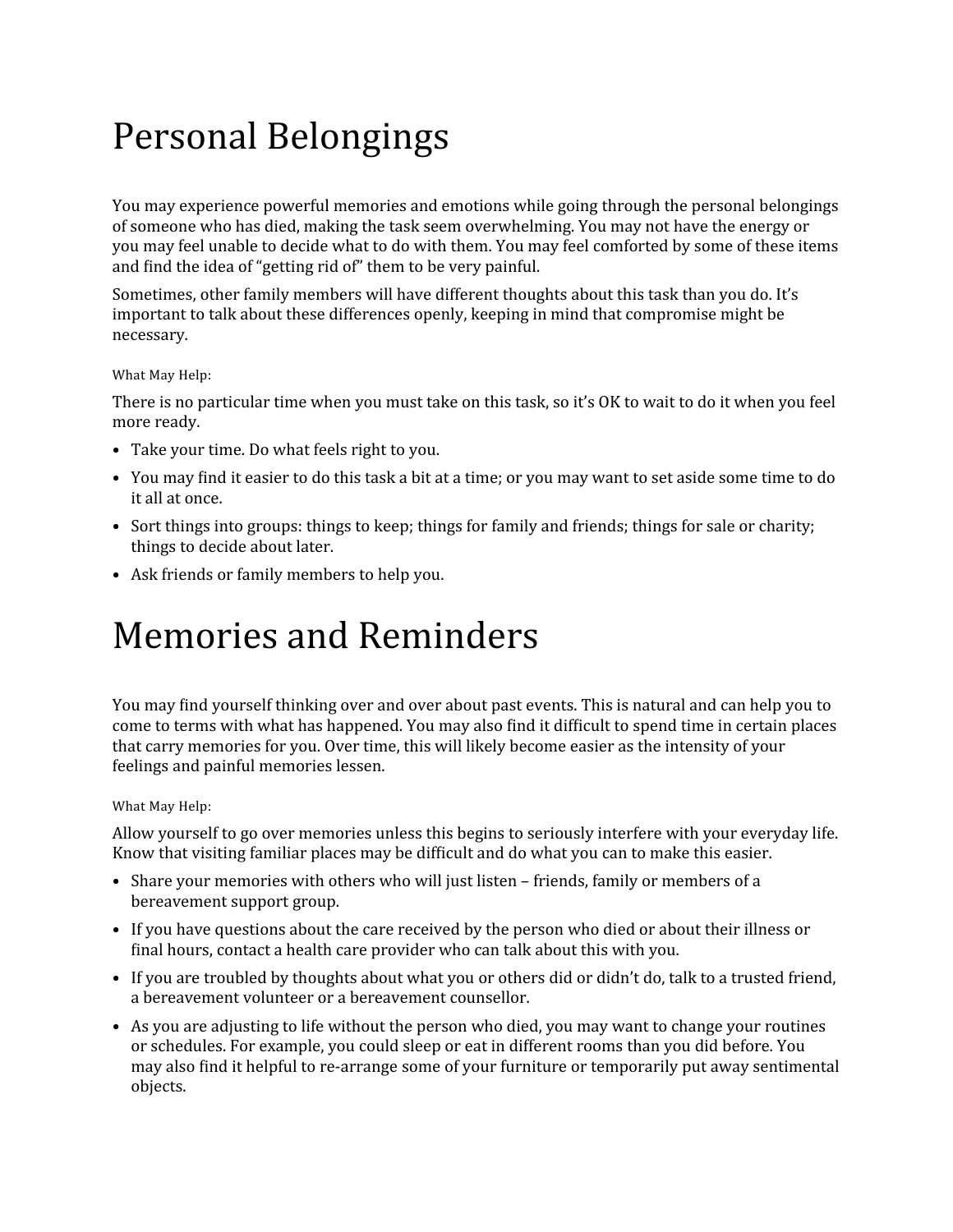- It's OK for you to avoid certain places for awhile.
- If you need to re-visit a place that holds painful memories for you, ask someone you trust to go with you.

You may also wish to read Grief: Special Days and Holidays, another brochure that is available from Victoria Hospice. Visit our website at [www.VictoriaHospice.org](http://www.VictoriaHospice.org/) or call 250-370-8868.

# Changes in Relationships

After someone dies, other relationships may also change. You may notice that some people behave differently around you. You may be surprised or disappointed by things they say or do – or don't do. Perhaps some people you were counting on haven't been there for you, while other people have unexpectedly come forward to offer their support. It's also possible that you may not want to visit with people while you're grieving, especially if you worry that your true feelings will be a burden to others.

#### What May Help:

It's important that you pay attention to your changing needs and responses, and take steps to find the support you need.

- Spend time with welcoming people who are OK with your grief.
- Let people know what is—and is not—helpful to you.
- Tell supportive friends about the things you find difficult and ask for their help. (For example, if you feel you can't make plans too far in advance, ask if you can have the option to change your mind later or leave early.)
- Say no to people or plans that you don't feel ready for.
- Think about joining a grief support group.

### Dreams and Visitations

You may have dreams that seem real or sense the presence of the person who has died. This may be a comfort to you or you may find it upsetting. It is also possible that you may long for a dream or visit from the person who died but not have it.

What May Help:

Remind yourself that these experiences – or lack of them – are normal.

- If you often wake up in distress after a dream about the person, learn meditation or relaxation techniques.
- If you are troubled during the day by images or feelings, do some physical exercise: Walk, run, swim or paddle; go to the gym.
- If you are curious about your experiences and want to know more about them, write them down in a journal and make time to think about them.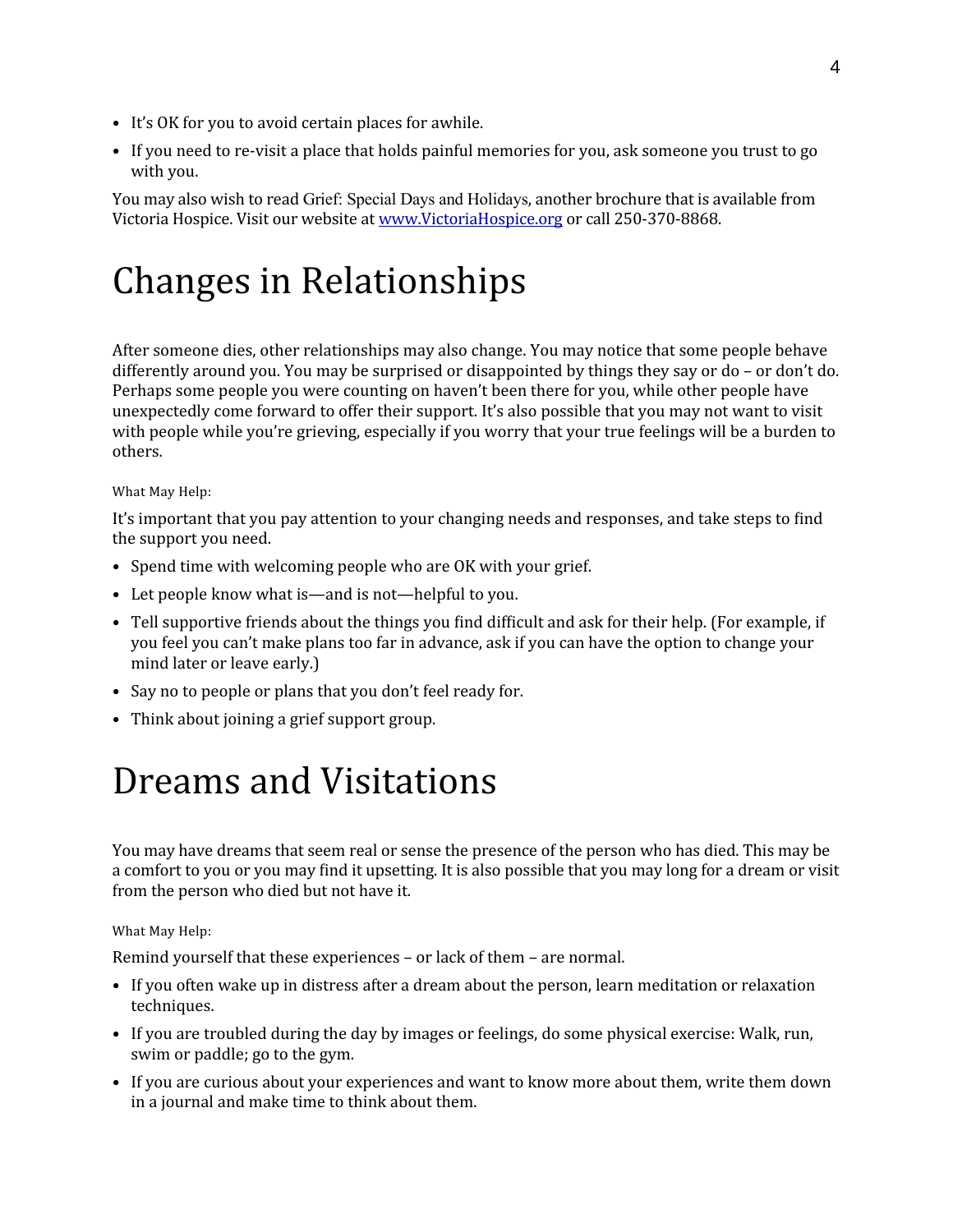• If you wonder whether your experiences are normal but feel hesitant about speaking to someone about them, seek out a trusted friend, counsellor or other grieving person.

# Looking after Your Health

While you are grieving, you may not have the energy to look after yourself; but it's important that you make an effort to do so. You are at greater risk of illness and accident due to stress, fatigue and distraction. You may not be eating or sleeping as you normally would. As much as possible, it's important to eat and sleep regularly. Avoid unhelpful or harmful coping patterns or people.

#### What May Help:

Take time to notice how connected your body, thoughts, feelings and beliefs are.

#### General

- Visit your family doctor; inform him or her that you are grieving.
- Your energy level will go up and down. Pace yourself.
- Exercise regularly. Choose something you can stick with and enjoy.
- This might be a time when you are tempted to use alcohol or drugs to escape the pain of your grief. Be careful in your use of medications, alcohol and other drugs since these can interfere with the natural grieving process.

#### Sleep

- If you have trouble falling or staying asleep
	- Avoid alcohol and caffeine, and refrain from watching television or engaging in physical exercise in the evening.
	- Try natural remedies such as herbal teas, warm milk, soothing baths, quiet music or relaxation exercises. Prescription medicines can help temporarily or on occasion.
	- You may also find it helpful to change your sleeping habits for a while (e.g., sleep in a different room or on the other side of the bed; go to bed later; sleep with an extra pillow or a stuffed animal for comfort).
	- Read something light and easy such as a magazine; or recall a favourite scene or trip in as much detail as possible. You might also try "daydreaming" – plan a trip or plot a novel. Just be sure to avoid any activity that is stimulating.
	- After 30 minutes, get up and do something pleasant and relaxing for a few minutes.
	- If you can't get or return to sleep, let go of any effort to sleep and tell yourself that you are simply going to rest.
- If you are sleeping more than usual
	- Remind yourself that this can be normal for a grieving person, and that it is temporary.
	- As much as possible, limit your activities and responsibilities so as to conserve your energy.
	- Notice when or where you feel most sleepy.
	- As much as possible, give yourself time for extra sleep: Try to nap or rest as needed.

Eating